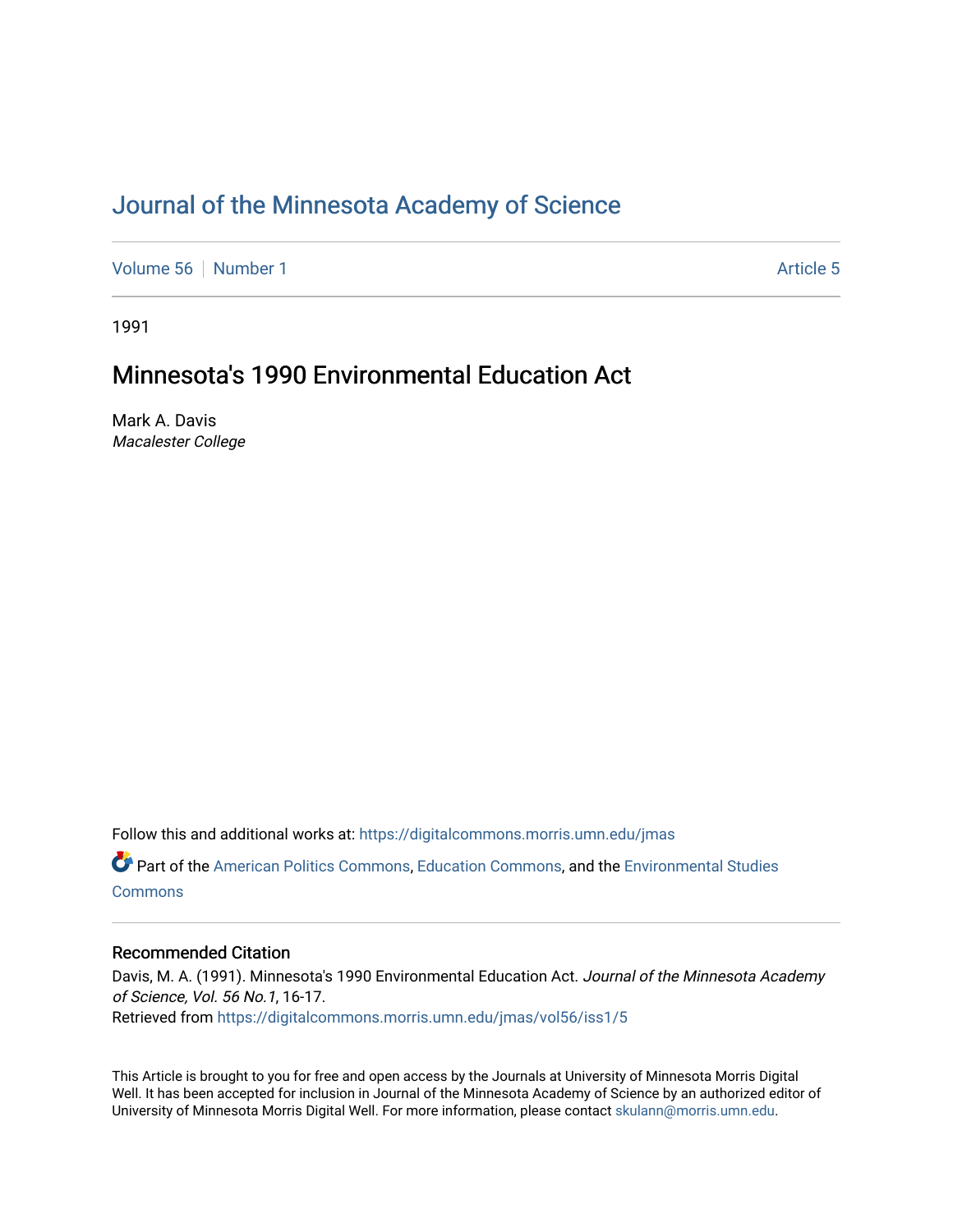# **Minnesota's 1990 Environmental Education Act**

#### MARK A. DAVIS

The development of new technologies and effective environmental management by communities, states, and nations will not be enough to arrest and repair the environmental degradation that exists in the world today. Nor will technology and management alone be able to prevent significant environmental degradation in the future. Extensive pollution and other types of environmental degradation have occurred because societies have not sufficiently understood and valued their environments. The development of environmentally sound societies will require changed attitudes and a citizenry which is informed about the environment. Thus, it is essential that environmental education be a part of the long range environmental plan for any society.

The State of Minnesota has long been known for its beautiful forests, rivers, and ten thousand lakes. The state's identity, prosperous economy, and high quality of life for its four million citizens are dependent upon a healthy environment. As a result, the state government is keenly aware that current and threatened degradation of the state's environments cannot be tolerated. It has recognized and recently mandated that vigorous efforts to educate Minnesota citizens about the environment must begin immediately.

Earlier this year (1990), the legislature of the State of Minnesota enacted the Environmental Education Act. This Act established seven goals for the pupils and other citizens of Minnesota:

- To understand ecological systems;
- To understand the cause and effect relationship between humans and the environment;
- To be able to analyze, develop, and use problemsolving skills to understand the decision-making process for environmental issues;
- To be able to evaluate alternative responses to environmental issues before acting;
- To understand the potential complementary nature of multiple uses of the environment;
- To provide experiences to increase sensitivity and stewardship for the environment;
- To provide information needed to make informed decisions on environmental issues.

To implement these goals, the Environmental Education Act calls for a comprehensive and coordinated approach to environmental education by schools, state agencies, and individuals throughout the State of Minnesota. Among other things, the Act mandates the infusion of environmental education into the curriculum of all public elementary and

secondary schools. It also calls for the establishment of regional environmental resource centers throughout Minnesota, which will serve as sources of environmental information and programs for citizens and educators.

To coordinate and oversee environmental education efforts throughout the state, a new Office of Environmental Education has been created in the State Planning Agency. The Director of this new office will be assisted by a 17 member Advisory Board. This board will be made up of representatives from the State Planning Agency, the Department of Natural Resources, the Pollution Control Agency, the Department of Agriculture, the Department of Education, The Board of Teaching, the Higher Education Coordinating Board, the Board of Water and Soil Resources, and the Extension Service. In addition, eight citizens, one from each of the eight congressional districts, will be appointed by the Governor. At least two of these eight citizens must be licensed elementary or secondary school teachers.

To ensure that environmental education initiatives will meet the needs of all Minnesota citizens-rural and urban, rich and poor, black and white, disabled and able, eleven regional advisory committees have been formed. These advisory committees include representatives from seven areas of environmental education: elementary educators (kindergarten-6th grade), secondary educators (6th-12th grades), post-secondary educators, educators who work at nature centers, educators working in local and county government agencies, educators working in state agencies, and other educators working with the public (such as librarians and educators of the disabled). These regional advisory groups, which were formed in October 1990, are responsible for acting as liasons between the Office of Environmental Education and the citizens in their respective regions.

The development and implementation of environmental education in Minnesota as a result of the 1990 Act will be substantially decentralized. At the first statewide conference on environmental education held in October 1990 in Bloomington, Minnesota, participants argued that the goals, priorities, and objectives for environmental education should be set by the communities and environmental educators, not by the state government. Actually, the 1990 Act was drafted to ensure local and regional development of environmental education in Minnesota. The Act itself is quite brief and spells out only a few general goals. The primary task of identifying specific goals and objectives for different target groups in different regions of the state was left up to the citizens and environmental educators throughout the state.

At the October 1990 Environmental Conference, environmental educators began the process of identifying more specific goals and objectives. These goals and objectives

*Mark Davis* is Professor of Biology and Director of the Environmental Studies Program at Macalester College.